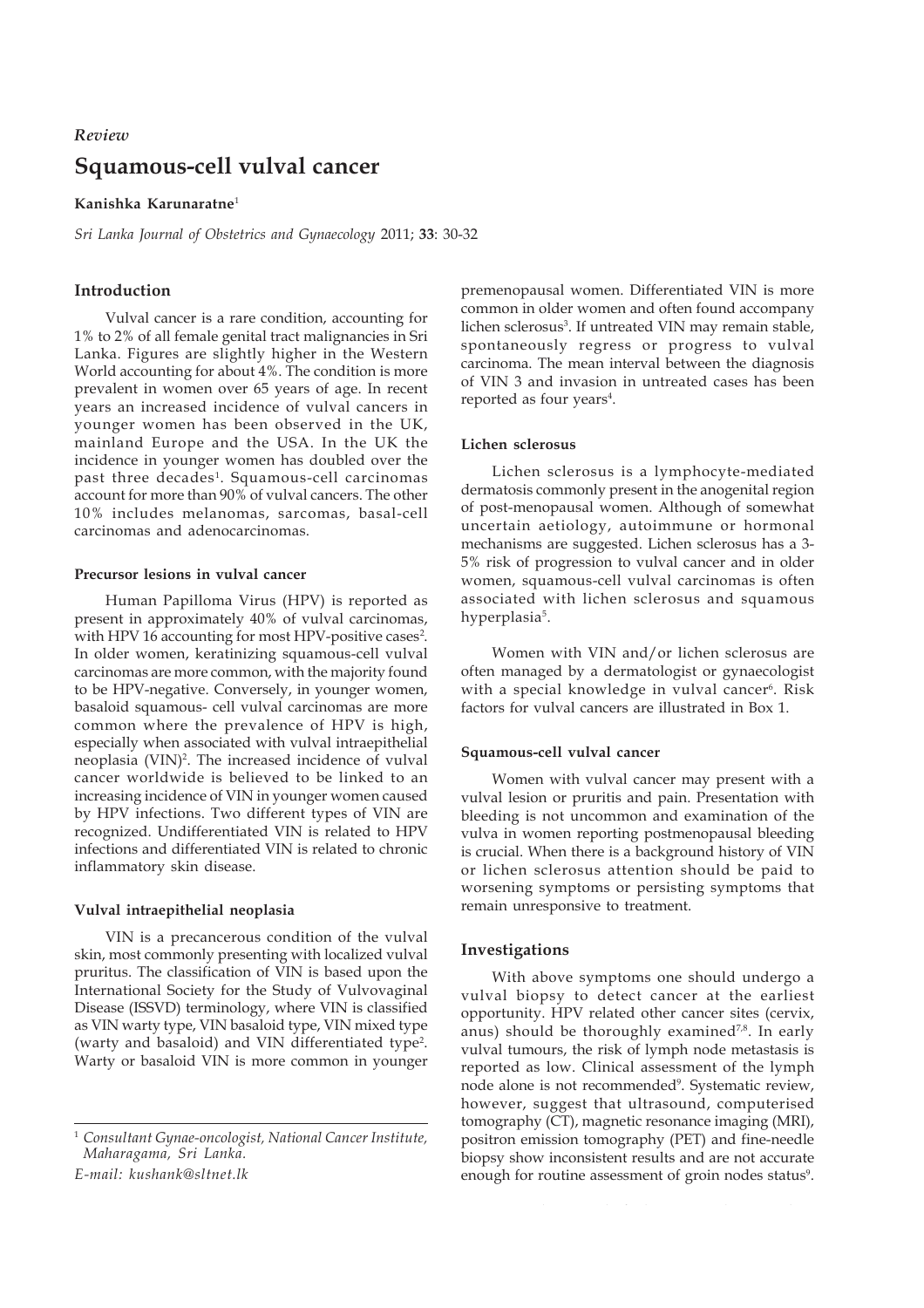## **Box 1. Risk factors for vulval cancer**

Pre-invasive lesions

- Vulval intraepithelial neoplasia
- Lichen sclerosus

Other anogenital cancer or family history of anogenital cancer

- Previous high-grade cervical intraepithelial neoplasia/cervical cancer
- **vaginal cancer**
- **Anal cancer**
- Upper aerodigestive squamous-cell carcinoma

Social

**Smoking** 

Sexually transmitted infections

- Genital warts/human papilloma virus
- Herpes simplex virus type II
- $-HIV$

Immunocompromise

- **Renal transplant**
- $HIV$

Other medical conditions

Systemic lupus erthymatosus

#### **Sentinel lymph node assessment**

The gold standard for detection of nodal metastasis in vulval cancer remains histological evaluation of the surgically removed lymph nodes. Sentinel node identification is currently the most promising diagnostic tool for assessment of lymph node status in vulval cancer. Radio-labelled colloid in conjunction with a marking dye is used for the detection of the sentinel node, which is the first lymph node receiving lymphatic drainage from the tumour. The aim of sentinel node biopsy is to establish the presence of groin node metastasis in squamous-cell vulval cancer and therefore reduce the need for radical groin lymphadenectomy. The International Sentinel Node Society has recommended performing sentinel node biopsy only in patients with tumours <4 cm with procedure on the whole recommended for early stage tumours only. Sentinel node biopsy needs to be adequately validated in prospective clinical trials. The results of Gynaecologic Oncology Group study (GOG-173, study of intraoperative lymphatic mapping in patients with invasive squamous-cell carcinoma) are awaited.

## **Staging of vulval cancers**

Staging is only really achievable following

surgical excision and through pathological examination of the primary tumour and corresponding lymph nodes. Staging is performed using the International Federation of Gynaecology and Obstetrics (FIGO) system. The most vulval cancers present as in situ or early-stage disease. Thirty per cent of patients are reported as having lymph node metastasis at presentation.

# **Treatment of vulval cancers**

Treatment for vulval cancer, like in many diseases, needs to be individualized, and done at a multidisciplinary oncology unit. Primary surgery followed by radiotherapy (if required) is the mainstay of treatment. However, large tumours or tumours located at urethral or anal orifices can be treated with primary chemo-radiation followed by surgery.

## **Surgical management of vulval cancer**

In more recent years surgery for vulval cancer has become less radical in an aim to reduce the debilitating side-effects and complications (Box 2). Microinvasion (FIGO-1A) can be managed by wide local tumour excision only<sup>10,11</sup>. Radical vulvectomy for early vulval cancers has now been replaced by wide local excision which appears to be a safe alternative as the recurrence rate is  $\text{low}^{12}$ . The traditional butterfly incision has been replaced by the triple incision technique<sup>12</sup>.

Depending on the position of the primary tumour, lymph nodes may be removed either unilaterally or bilaterally. Midline lesions (<1 cm from the midline) require bilateral inguinofemoral node dissection. In patients with lateral early-stage tumours omission of contra lateral lymph node dissection appears safe.

# **Box 2. Surgical morbidity associated with vulval cancer**

- Wound breakdown/dehiscence
- Wound infection
- Deep vein thrombosis and pulmonary embolism
- Vaginal/introital stenosis
- Urinary incontinence/faecal incontinence
- Lymphocyst formation
- Hernia
- Lymphoedema
- Psychosexual dysfunction